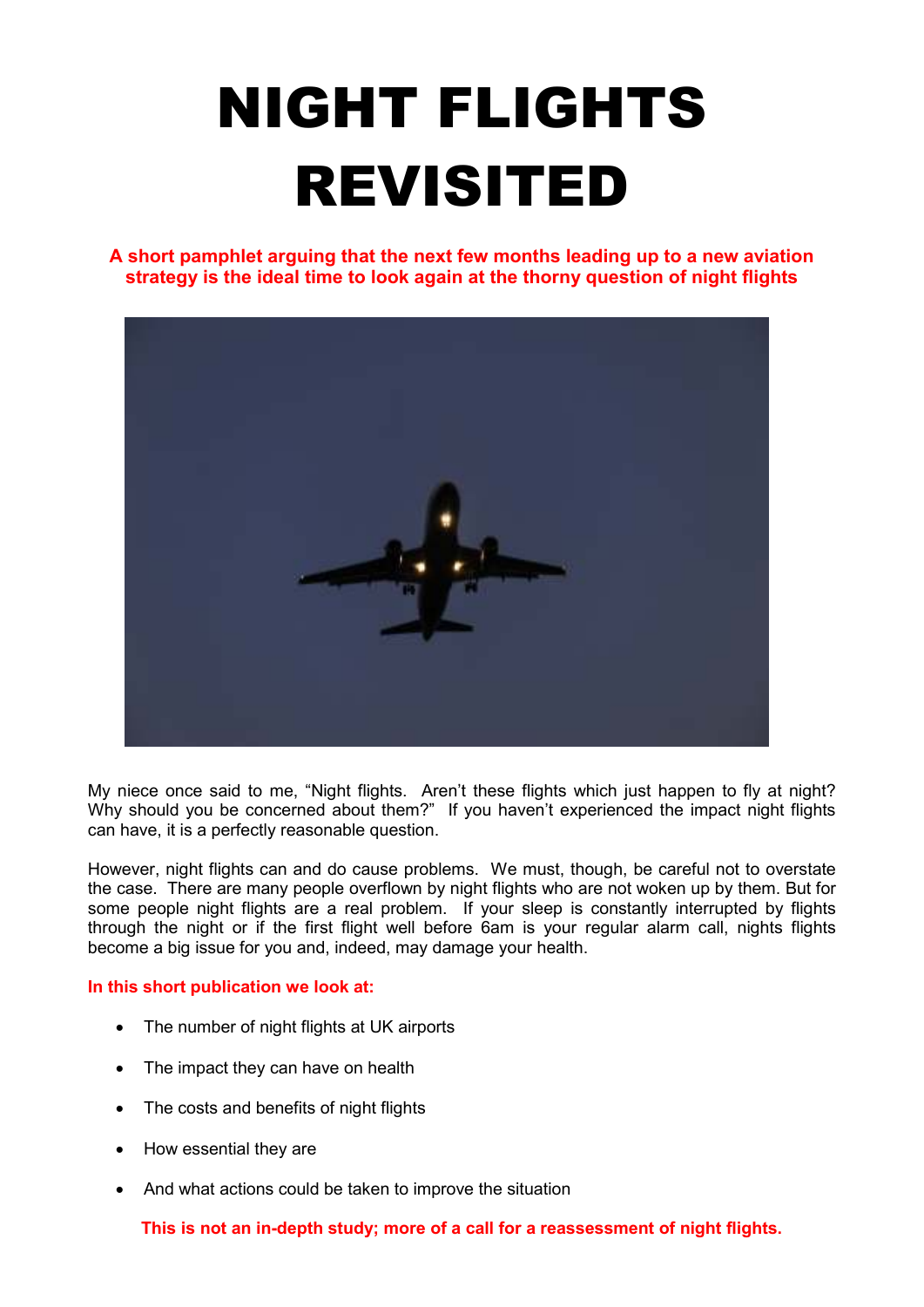### Flight Numbers

| Airport (in alphabetical order) |                                   | Number of scheduled 'night' flights      |
|---------------------------------|-----------------------------------|------------------------------------------|
| Birmingham                      | $(11pm-6am)$                      | 15 average                               |
| East Midlands                   | $(11pm - 6am)$                    | 42 average                               |
| Edinburgh                       | $(11pm - 6am)$                    | 19 average                               |
| Gatwick                         | $(11.30 \text{pm} - 6 \text{am})$ | 45-50 (summer); 18-20 (winter)           |
| Glasgow                         | $(11pm - 6am)$                    | 18-24 average (summer)                   |
| Heathrow                        | $(11.30pm - 6am)$                 | 17-18 average                            |
| Leeds Bradford                  | $(11.pm - 7am)$                   | 15 (summer); 6.5 (winter)                |
| Luton                           | $(11.30 \text{pm} - 6 \text{am})$ | 13-32 (the higher numbers in the summer) |
| Manchester                      | $(11.30 \text{pm} - 6 \text{am})$ | 31 average                               |
| <b>Newcastle</b>                | $(11pm - 7am)$                    | 20 (average summer day)                  |
| Stansted                        | $(11.30pm - 6am)$                 | 35 (summer); 20 (winter)                 |

#### **Comments:**

We have tried to be as accurate as we can but the figures need to be read as indicative. This is mainly due to the difficulty in collecting the statistics. Only a few airports are clear about the exact number of night flights flying. Too many are not. The information is hard to find on websites and in their literature. It is probably not a conspiracy of silence; more a reflection that the provision of the information is not top of their agenda. Below we make the recommendation that airports should be required to provide clear, accessible information about night flights.

A number of airports have restrictions on the type of planes which can operate pre-6am. Some airports do not permit the noisiest planes. Some manage night flights through the overall noise they create during the noise climate rather than the number of planes permitted. We have not taken this in to account.

We have concentrated on the hours between 11/11.30pm and 6am but a number of local communities have told us that the hour between 6am-7am is hugely problematic. A lot of people are still trying to sleep at this time yet it can be one of the busiest hours at many airports. We recognise, however, that reducing flights during this hour is more difficult at many airports (though perhaps not all) than dealing with pre-6am flights.

The designation of airports may require revisiting. The Government is responsible for setting the night flight regime at the three designated airports – Heathrow, Gatwick and Stansted. There are airports with as many or more night flights as these three airports which are not designated. This seems illogical. There is a case for more airports to be designated.

#### **Recommendation:**

All airports are required to put upfront on their website and in other relevant places clear, accessible information about their night flight regimes: hours of operations; number of flights operated; night quotas etc.

#### **Recommendation:**

The Department for Transport examines the case for designated more airports.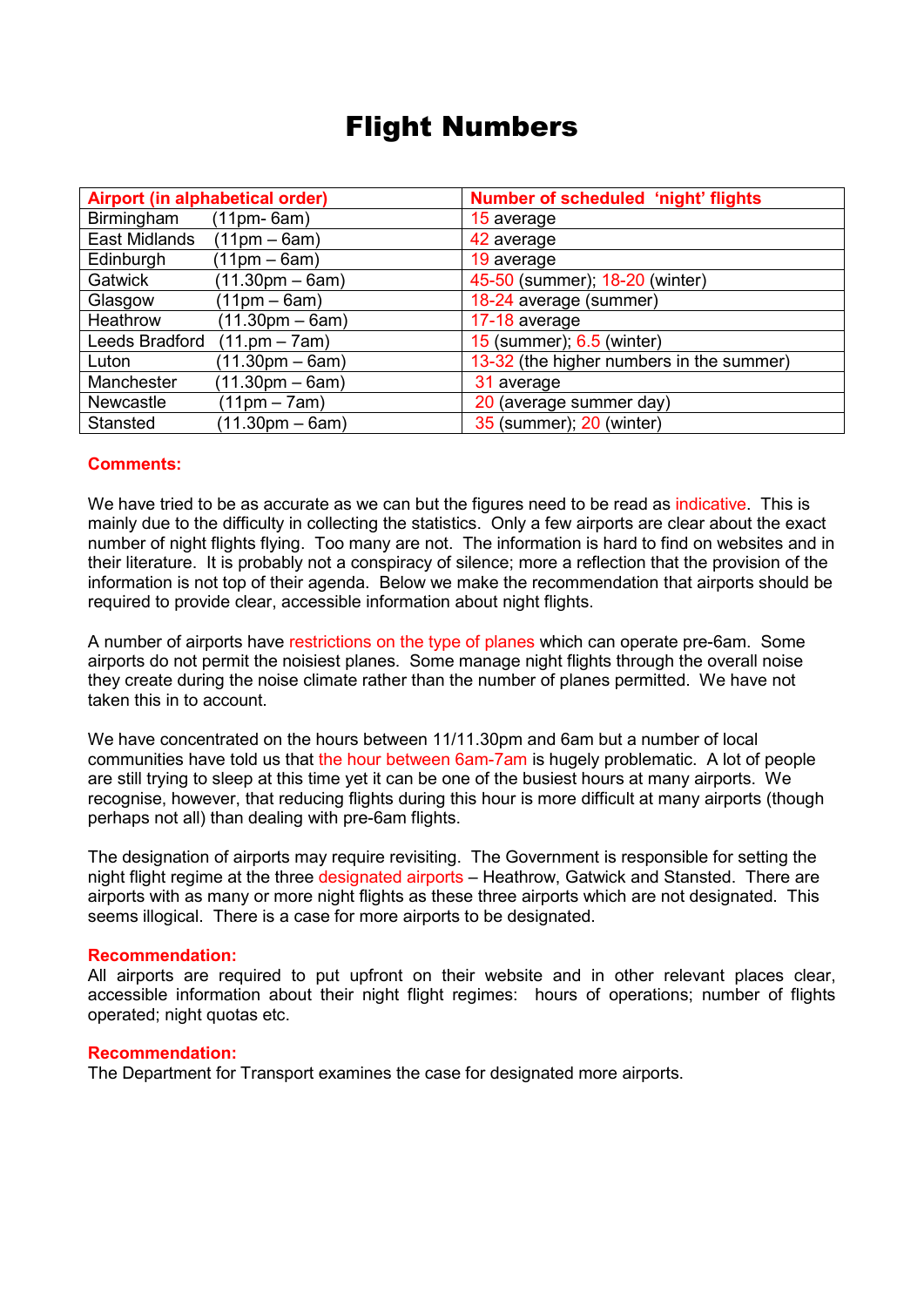## Health Impacts

#### **Warwick University Study**

Research from Warwick Medical School published in the *European Heart Journal* **(1)** in February 2011 is based on the experiences of hundreds of thousands of people across eight countries. Chronic lack of sleep produce hormones and chemicals in the body, which increases the risk of developing heart disease, strokes and other conditions such as high blood pressure and cholesterol, diabetes and obesity, according to Dr Michelle Miller of the University of Warwick. She and Professor Francesco Cappuccio, who coauthored the report, followed up evidence spanning seven to 25 years from more than 470,000 participants across eight countries, including Japan, the US, Sweden and the UK. Professor Francesco Cappuccio said: "If you sleep less than six hours per night and have disturbed sleep you stand a 48% greater chance of developing or dying from heart disease and a 15% greater chance of developing or dying from a stroke".

**The World Health Organisation Study** 

The World Health Organisation (WHO) Study, *Night Noise Guidelines for Europe* **(2)**, published in 2009, found:

- If sleep is regularly disturbed for any reason, it has an effect on people's health.
- Even if people don't wake up, there is "sufficient evidence" to show that noise increases people's heart-rate.
- There is some, but "limited", evidence that noise at night can cause heart problems, depression and other mental illness.
- Children, including babies, because they spend longer in bed, are "considered a risk group" even though they usually sleep through noise better than adults.
- Since older people, pregnant woman and ill people find sleeping more difficult, they are particularly vulnerable to being disturbed by night noise.

References **(1). European Heart Journal, Feb, 2011 http://www.mattasons.com/tag/european-heart-journal/ (2).** *Night Noise Guidelines for Europe, World Health Organisation***, 2009** 

**For a good summary of these studies and others,** *Health Consequences of Aircraft Noise,* **Kalternback et al** 

**Recommendation:** The Department for Transport uses all the latest evidence about the impact of night flights on health and quality of life when drawing up a night-flight policy.

**"If you sleep less than six hours per night and have disturbed sleep, you stand a 48% greater chance of developing or dying from heart disease"** Professor Francesco Cappuccio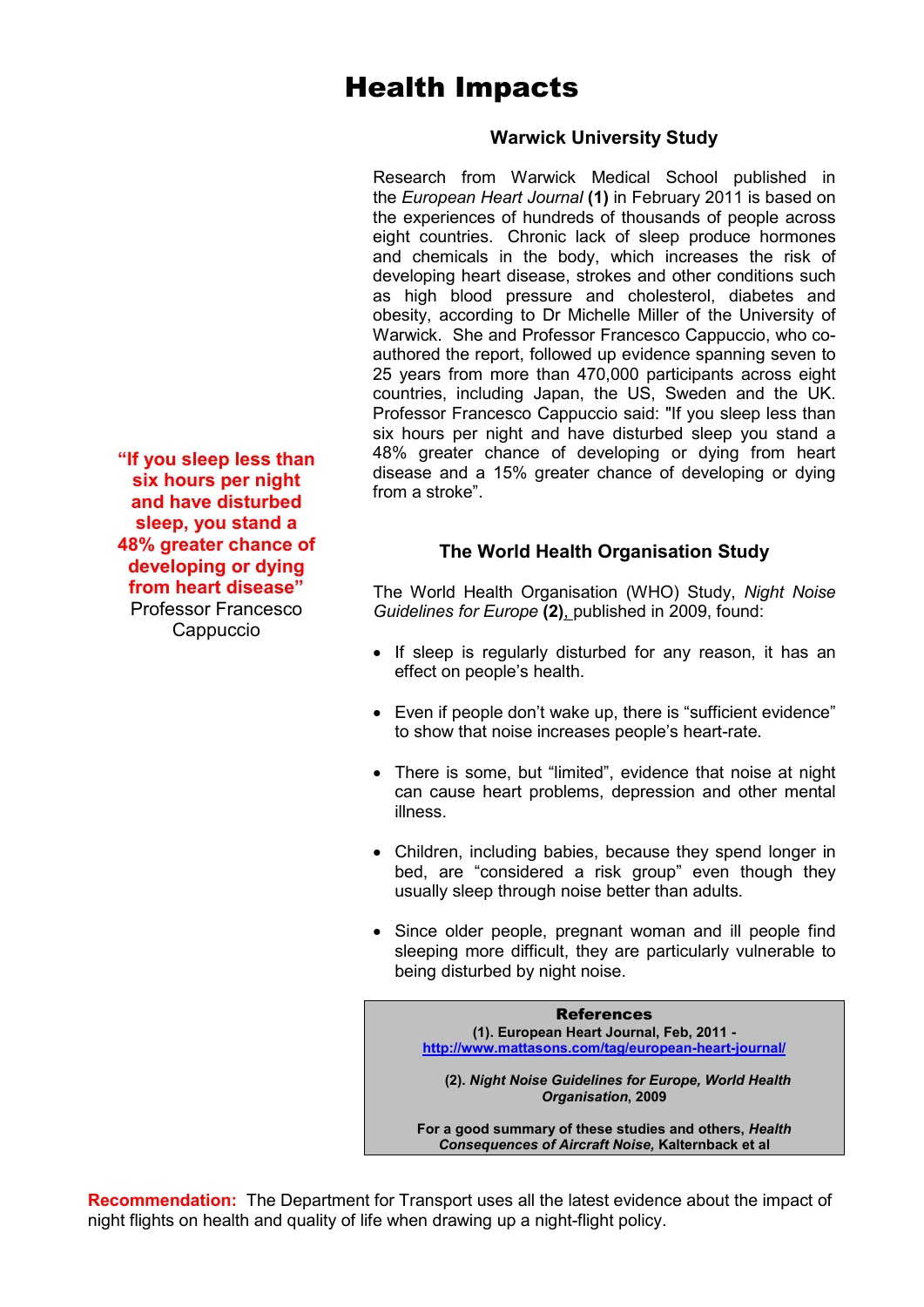## The Costs and Benefits

There are economic benefits of night flights in terms of operational efficiencies to airlines; passengers' time; savings to business; 'just-in-time' deliveries; and job opportunities – having a job can also improve a person's health.

There are also economic costs arising from the heath impacts of night flights; lower productivity at work; and possible premature deaths.

**Aviation Research Study** 

15/08/2017





#### **ECONOMIC IMPACTS OF NIGHT FLIGHTS: RESEARCH STUDY FINAL REPORT**



## SYSTra

In 2017, the Department for Transport published a report it had commissioned from Systra which looked at the economic impacts of possible changes to the night flight regimes at Heathrow, Gatwick and Stansted. But it only examined at the impacts of the night flights regime as experienced by airports, airlines; passengers and public accounts. The Department made clear the report did not 'seek to assess the impacts associated with changes in noise pollution from aircraft' but added 'whilst this impact is not considered here, it does form an important part of the Department's considerations in decisions on changes to the night flights regime'.

https://assets.publishing.service.gov.uk/government/uploads/system/uploads/attachment\_data/file/ 638624/economic-impacts-of-night-flights-research-study.pdf

**Recommendation:** The Department for Transport carries out an up-to-date review of the full costs and benefits of night flights in advance of its new aviation strategy being published.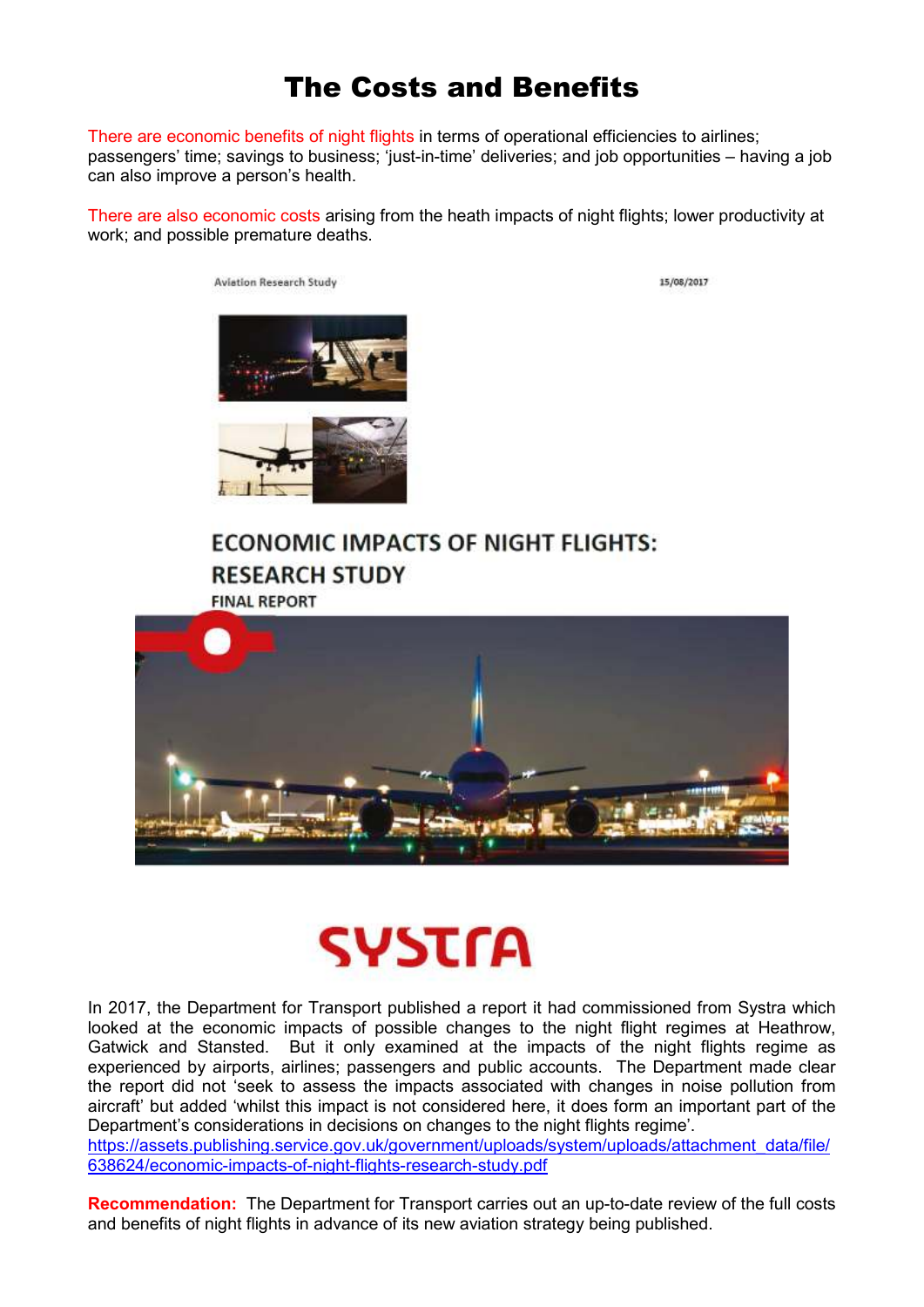## How essential are night flights?

#### **Careful reading of the key reports published over the last decade and a half suggests many night flights are less essential than is often thought.**

#### What flies at night?

Night flights are different to day flights. During the day most flights using European airports are short-distance; only 13% are over 2000 kilometres; nearly 80% are less than 1500km; the most common distance is around 500km. During the 'deep night', between 12pm and 5pm, 30% of flights are long-distance flights (over 2000 kilometres). The other noticeable difference is the number of cargo flights at night. More than 40% of cargo flights take place between 11pm and 7am. 17% of non-scheduled flights take place during the night. Source: *EuroControl Trends in Air Traffic Volume 5,* 2009

#### Why fly at night?

The EuroControl Report found that there are three reasons for night flights:

- The airlines use the last hours of the day and the first hours of the night to catch up on delays and ensure their aircraft are in the right place for the next day.
- Night flights allow the budget airlines and the non-scheduled airlines (usually operating holiday charter flights) to make full use of their aircraft. This keeps their costs down.
- Freight at night is necessary because customers want the goods the next day.

We deal with the freight argument first. Most freight does not need to arrive at night. A report from the International Logistics Quality Institute in 2004 found that just 10% of short-distance express freight is time-critical, with no evidence that most of the freight on long-distance night flights is timecritical.

The other two arguments for night flights – to ensure the aircraft are in the right place for the next day and to make full use of the planes – are simply for the benefit of the airlines. If they could not operate at night, they would be forced to offer fewer flights or buy more planes and fares may rise. A comprehensive European Commission report put it like this:

*"the argument for night flights seems to be basically commercially rather than operationally driven."* Source: *Assessing the Economic Cost of Night Flight Restrictions*, European Commission 2005

#### Does this rule out all night flights?

The European Commission report found:

#### *"If the same restrictions apply to all the competing airlines flying the European long-haul routes, they do seem to be able to adapt their schedules and get over slot availability, congestion, and connections, and fly by day."*

That would be a huge 'ask', requiring international logistical changes. It could not be achieved by one country on its own. And certainly could not be put in place before the forthcoming aviation strategy is published!

**Recommendation:** The Department for Transport needs to take a cold, hard look at just how many flights need to fly at night; at how many of these could be transferred to the day without harming the economy; and how the country's distributional systems would cope if more freight arrived during the day. And come up with plans in its aviation strategy to put in place a new night flight regime. This might include new restrictions on night flying and/or disincentives to fly at night. It might mean the Government 'designates' more airports so that Government sets out the overall night framework as it currently does at Heathrow, Gatwick and Stansted.